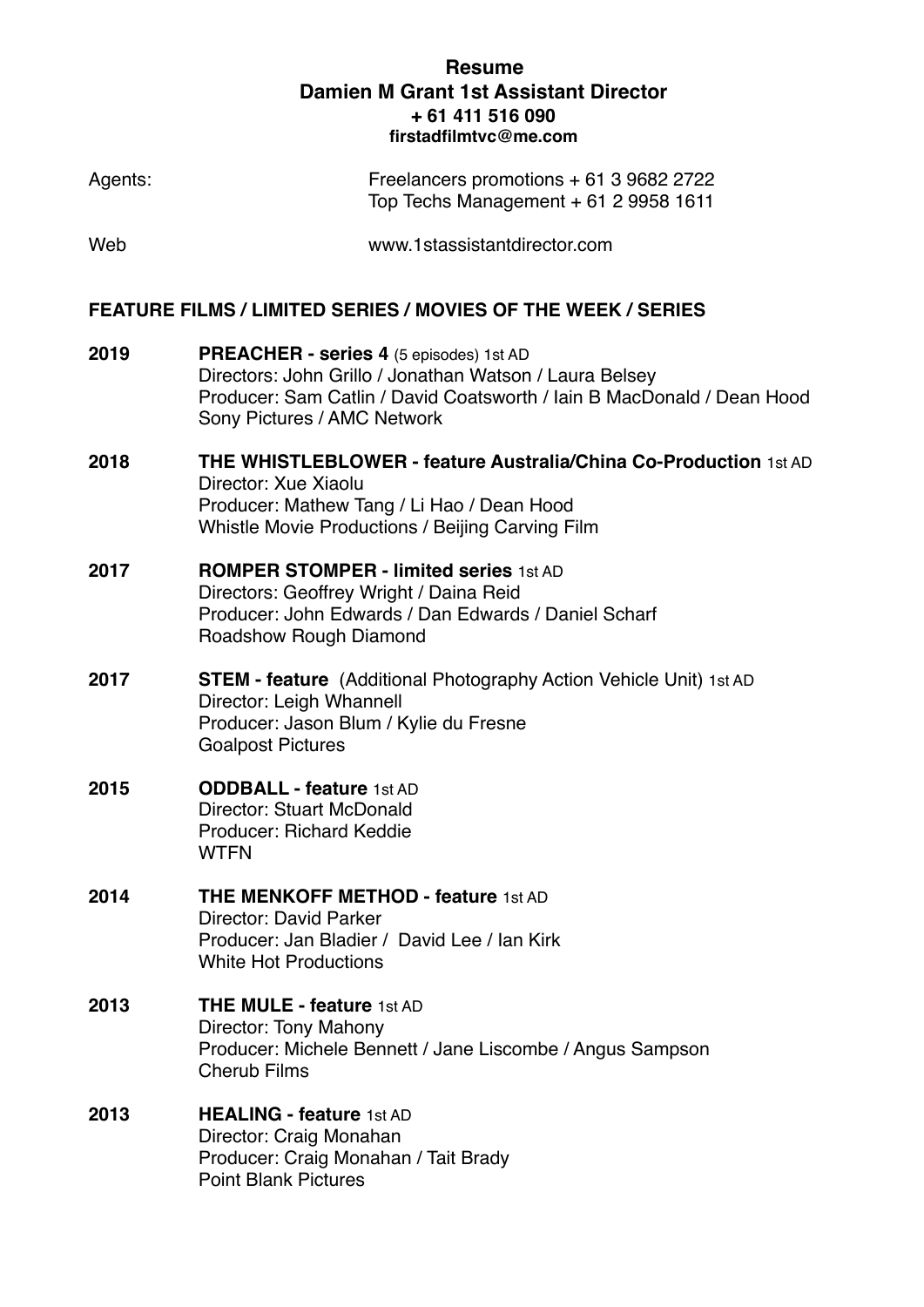**2012 PATRICK - feature** 1st AD Director: Mark Hartley Producer: Antony I. Ginnane Umbrella Entertainment **2012 I, FRANKENSTEIN - feature** (Additional Photography Unit) 1st AD Director: Stuart Beattie Producer: Gary Lucchesi / Richard S. Wright / David Kern Lakeshore Entertainment **2012 MRS BIGGS - miniseries** (UK) 1st AD Director: Paul Whittington Producer: Jeff Pope / Kwadjo Dajan ITV Studios **2011 KILLER ELITE - feature (Second Unit) 1st AD** Director: Kimble Rendall Producer: Michael Boughen / Sigurjon Sighvatsson / Tony Winley Omnilab Media **2011 BEACONSFIELD - miniseries** 1st AD Director: Glendyn Ivin Producer: Jane Liscombe / John Edwards Southern Star **2010 MATCHING JACK - feature** 1st AD Director: Nadia Tass Producer: David Parker / Nadia Tass / Richard Keddie Cascade Films **2009 SAVED - movie of the week** 1st AD Director: Tony Ayres Producer: Michael McMahon Big & Little Films **2008 THE GATES OF HELL - feature** 1st AD Director: Kelly Dolen Producer: David Parker Cascade Films / Rapidfire Productions **2007 RATS AND CATS - feature** 1st AD Director: Tony Rogers Producer: Jason Byrne / Jennifer Livingston Madman Films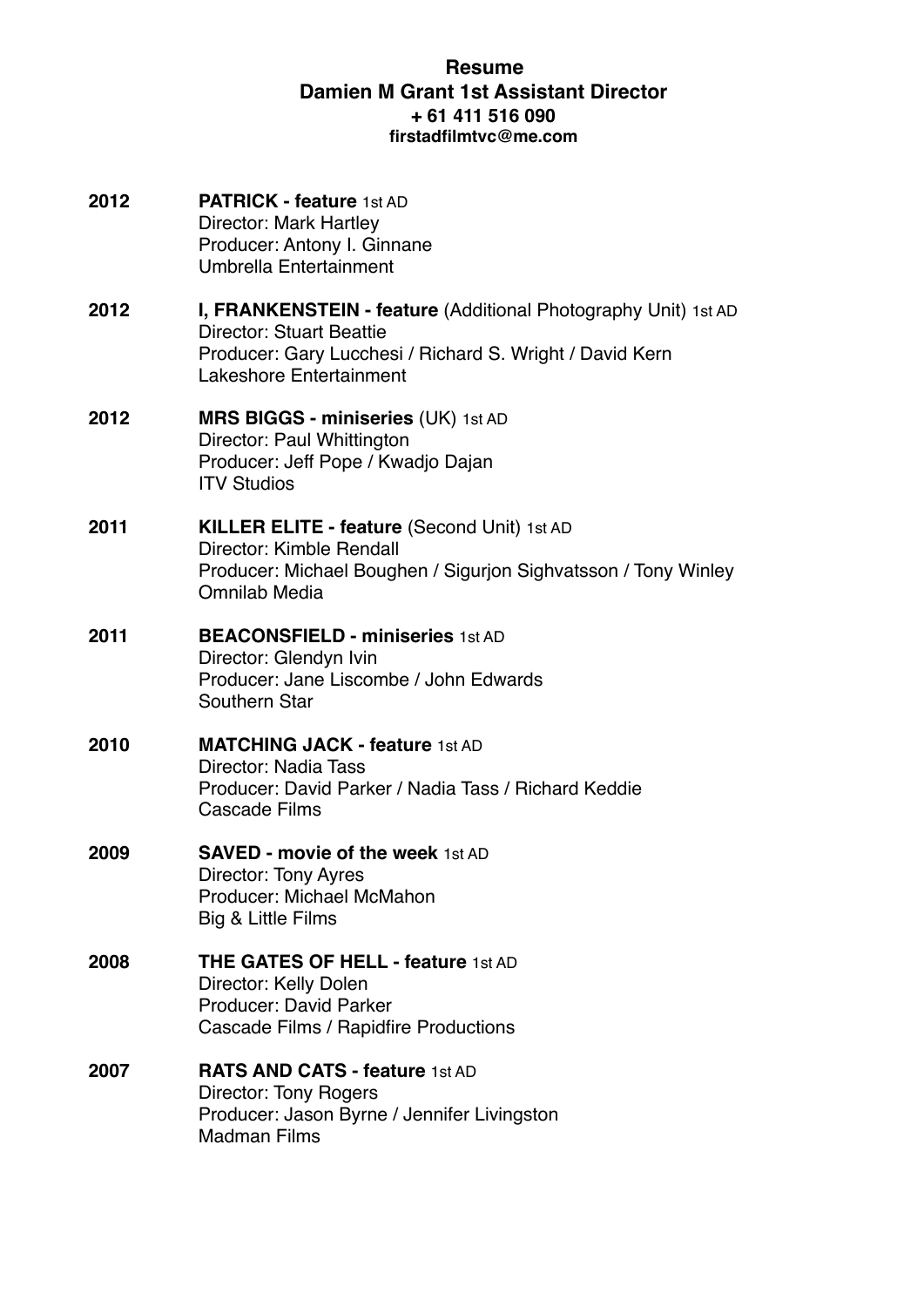- **2004 PARALLAX series** (13 episodes) 1st AD Director: Mark DeFriest Producer: Paul D Barron Great Western Media
- **2003 THE SHARK NET miniseries** 1st AD Director: Graeme Burfoot Producer: Sue Taylor Taylor Media
- **2003 VISITORS feature** 1st AD Director: Richard Franklin Producer: Richard Franklin / Jennifer Hadden Bayside Pictures / Palace Films
- **2003 WORST BEST FRIENDS series** (8 episodes) 1st AD Director: Steve Jodrell / Kate Woods Producer: Sue Seery
- **2002 STINGERS series 2,3,4** 1st AD Director: Grant Brown / Lyn Hegarty / Ken Cameron / Steve Jodrell Producer: John Wild Beyond Simpson Le Mesurier
- **2001 HALIFAX FP: PLAYING GOD movie of the week** 1st AD Director: Lynn Hegarty Producer: Roger Le Mesurier / Roger Simpson Beyond Simpson Le Mesurier
- **2000 ROUND THE TWIST** 1st AD Director: Pino Amenta / Esben Storm Producer: Bernadette O'Mahony Australian Children's Television Foundation